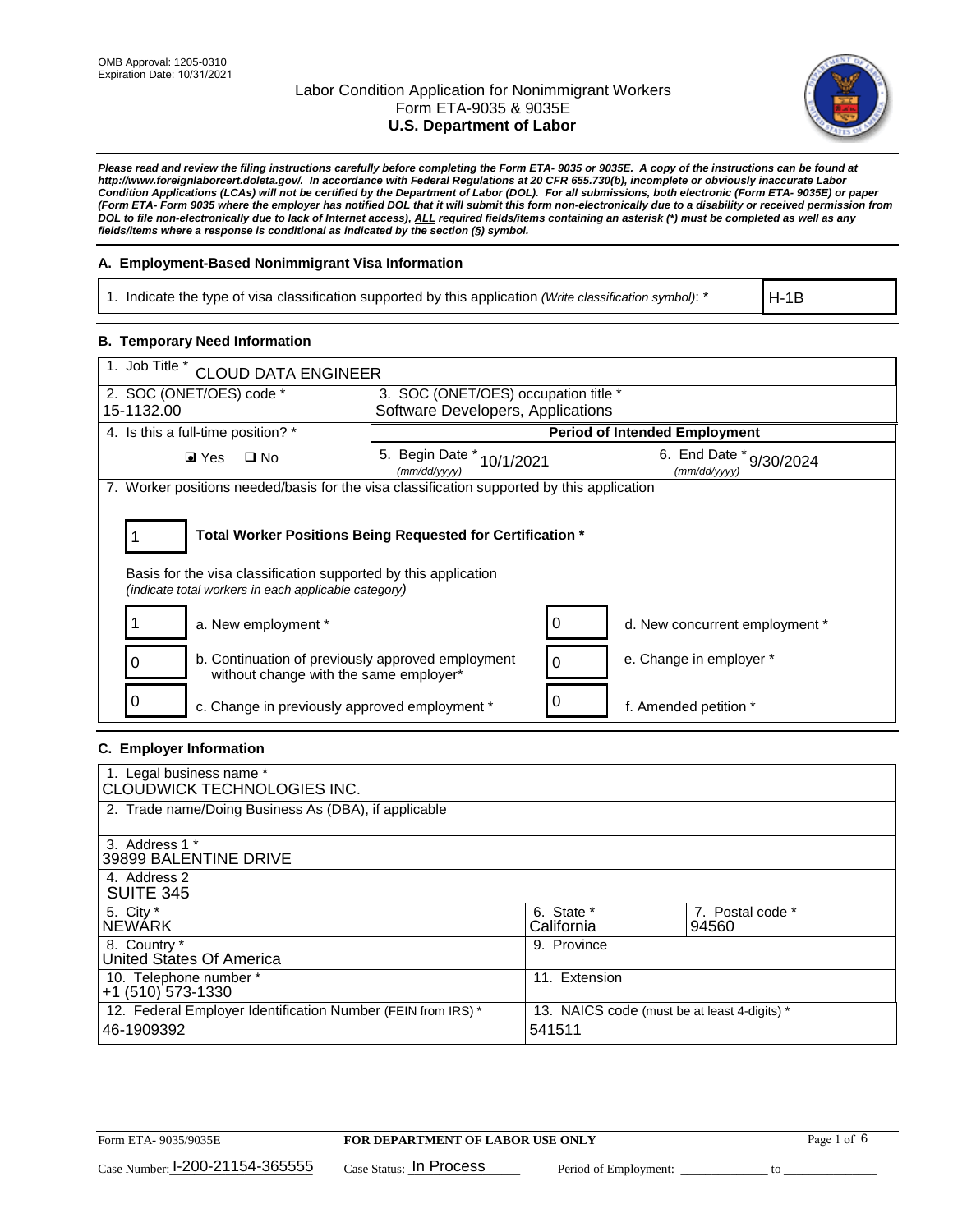

## **D. Employer Point of Contact Information**

**Important Note**: The information contained in this Section must be that of an employee of the employer who is authorized to act on behalf of the employer in labor certification matters. The information in this Section must be different from the agent or attorney information listed in Section E, unless the attorney is an employee of the employer.

| 1. Contact's last (family) name *                   | 2. First (given) name * |                          | 3. Middle name(s)         |
|-----------------------------------------------------|-------------------------|--------------------------|---------------------------|
| <b>CHHABRA</b>                                      | <b>MANINDER</b>         |                          | <b>SINGH</b>              |
| 4. Contact's job title *<br>CHIEF EXECUTIVE OFFICER |                         |                          |                           |
| 5. Address 1 *<br>39899 BALENTINE DRIVE             |                         |                          |                           |
| 6. Address 2<br><b>SUITE 345</b>                    |                         |                          |                           |
| 7. City *<br><b>NEWÁRK</b>                          |                         | 8. State *<br>California | 9. Postal code *<br>94560 |
| 10. Country *<br>United States Of America           |                         | 11. Province             |                           |
| 12. Telephone number *                              | Extension<br>13.        | 14. E-Mail address       |                           |
| +1 (510) 573-1330                                   |                         | MANI@CLOUDWICK.COM       |                           |

## **E. Attorney or Agent Information (If applicable)**

**Important Note**: The employer authorizes the attorney or agent identified in this section to act on its behalf in connection with the filing of this application.

| 1. Is the employer represented by an attorney or agent in the filing of this application? *<br>If "Yes," complete the remainder of Section E below. |                                            |                          |                                                      |                   | $\blacksquare$ Yes | $\Box$ No |
|-----------------------------------------------------------------------------------------------------------------------------------------------------|--------------------------------------------|--------------------------|------------------------------------------------------|-------------------|--------------------|-----------|
| 2. Attorney or Agent's last (family) name §                                                                                                         | 3. First (given) name §                    |                          |                                                      | 4. Middle name(s) |                    |           |
| AHLUWALIA                                                                                                                                           | <b>INDERJIT</b>                            |                          | <b>SINGH</b>                                         |                   |                    |           |
| 5. Address 1 §<br>1871 THE ALAMEDA                                                                                                                  |                                            |                          |                                                      |                   |                    |           |
| 6. Address 2<br><b>SUITE 333</b>                                                                                                                    |                                            |                          |                                                      |                   |                    |           |
| 7. City §<br>SAN JOSE                                                                                                                               |                                            | 8. State §<br>California |                                                      | 95126             | 9. Postal code §   |           |
| 10. Country §<br>United States Of America                                                                                                           |                                            | 11. Province             |                                                      |                   |                    |           |
| 12. Telephone number §                                                                                                                              | 13. Extension                              |                          | 14. E-Mail address                                   |                   |                    |           |
| +1 (408) 981-7696                                                                                                                                   |                                            |                          | INDER@AHLUWALIA-FIRM.COM                             |                   |                    |           |
| 15. Law firm/Business name §                                                                                                                        |                                            |                          | 16. Law firm/Business FEIN §                         |                   |                    |           |
| THE AHLUWALIA FIRM                                                                                                                                  |                                            |                          | 26-2910905                                           |                   |                    |           |
| 17. State Bar number (only if attorney) §                                                                                                           |                                            |                          | 18. State of highest court where attorney is in good |                   |                    |           |
| 26168                                                                                                                                               | standing (only if attorney) §<br>Tennessee |                          |                                                      |                   |                    |           |
| 19. Name of the highest State court where attorney is in good standing (only if attorney) §                                                         |                                            |                          |                                                      |                   |                    |           |
| TENNESSEE SUPREME COURT                                                                                                                             |                                            |                          |                                                      |                   |                    |           |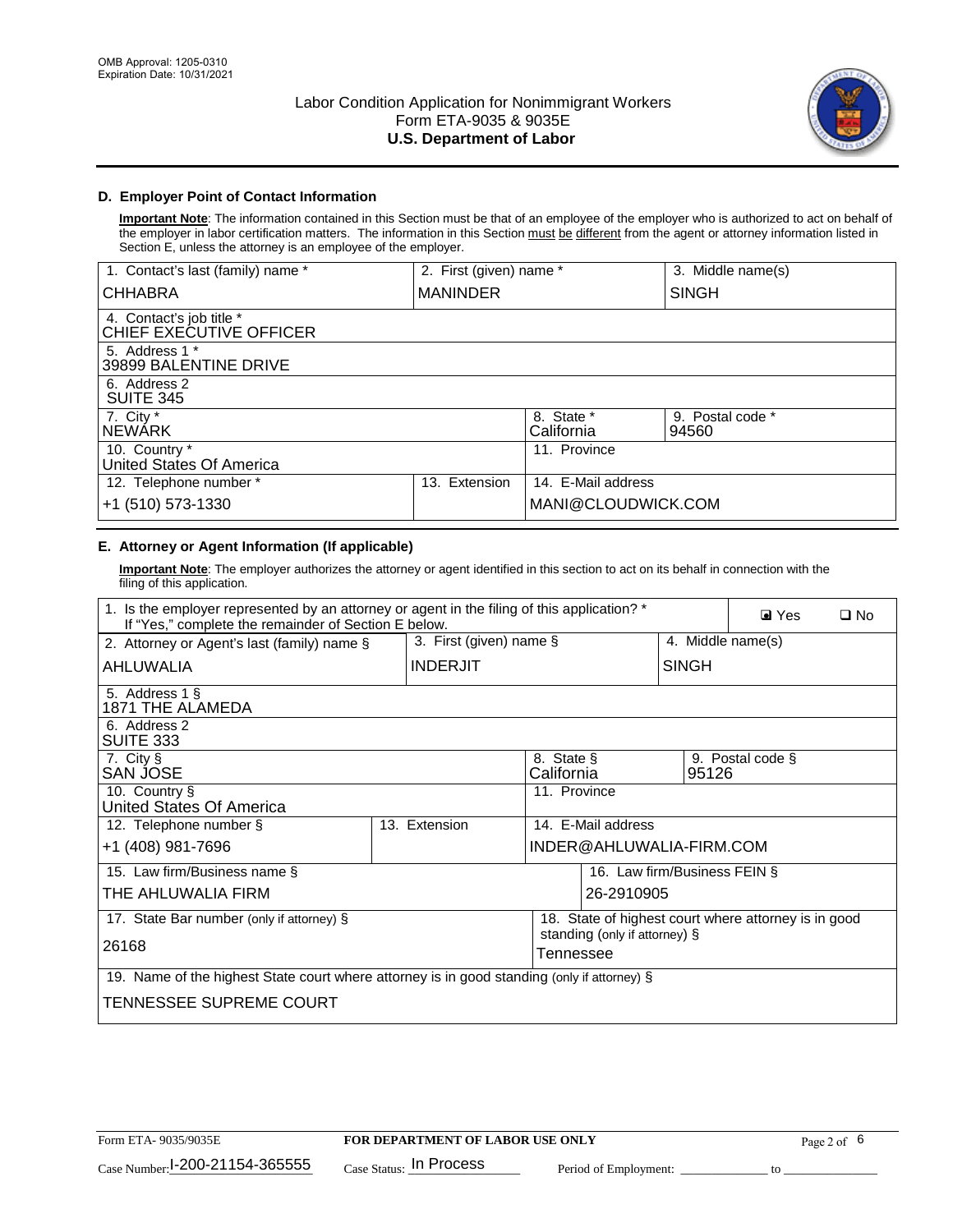

#### **F. Employment and Wage Information**

**Important Note**: The employer must define the intended place(s) of employment with as much geographic specificity as possible. Each intended place(s) of employment listed below must be the worksite or physical location where the work will actually be performed and cannot be a P.O. Box. The employer must identify all intended places of employment, including those of short duration, on the LCA. 20 CFR 655.730(c)(5). If the employer is submitting this form non-electronically and the work is expected to be performed in more than one location, an attachment must be submitted in order to complete this section. An employer has the option to use either a single Form ETA-9035/9035E or multiple forms to disclose all intended places of employment. If the employer has more than ten (10) intended places of employment at the time of filing this application, the employer must file as many additional LCAs as are necessary to list all intended places of employment. See the form instructions for further information about identifying all intended places of employment.

#### a.*Place of Employment Information* 1

|                           | 1. Enter the estimated number of workers that will perform work at this place of employment under<br>the LCA.*                 |  |                                                                          |                                          | 1          |                   |  |
|---------------------------|--------------------------------------------------------------------------------------------------------------------------------|--|--------------------------------------------------------------------------|------------------------------------------|------------|-------------------|--|
|                           | 2. Indicate whether the worker(s) subject to this LCA will be placed with a secondary entity at this<br>place of employment. * |  |                                                                          |                                          | $\Box$ Yes | $\blacksquare$ No |  |
|                           | 3. If "Yes" to question 2, provide the legal business name of the secondary entity. §                                          |  |                                                                          |                                          |            |                   |  |
|                           | 4. Address 1 *<br>39899 BALENTINE DRIVE                                                                                        |  |                                                                          |                                          |            |                   |  |
|                           | 5. Address 2<br>SUITE 345 & 350                                                                                                |  |                                                                          |                                          |            |                   |  |
| 6. City $*$               | <b>NEWARK</b>                                                                                                                  |  | 7. County *<br>Alameda                                                   |                                          |            |                   |  |
|                           | 8. State/District/Territory *<br>California                                                                                    |  | 9. Postal code *<br>94560                                                |                                          |            |                   |  |
|                           | 10. Wage Rate Paid to Nonimmigrant Workers *<br>From $\text{\$}$ 120931 00 To: $\text{\$}$<br>180000 00                        |  | 10a. Per: (Choose only one)*<br>□ Hour □ Week □ Bi-Weekly □ Month ⊠ Year |                                          |            |                   |  |
|                           | 11. Prevailing Wage Rate *                                                                                                     |  | 11a. Per: (Choose only one)*                                             |                                          |            |                   |  |
|                           | 120931 00<br>$\mathcal{S}$                                                                                                     |  | □ Hour □ Week □ Bi-Weekly □ Month El Year                                |                                          |            |                   |  |
|                           | Questions 12-14. Identify the source used for the prevailing wage (PW) (check and fully complete only one): *                  |  |                                                                          |                                          |            |                   |  |
| 12.<br>$\Box$             | A Prevailing Wage Determination (PWD) issued by the Department of Labor                                                        |  |                                                                          | a. PWD tracking number §                 |            |                   |  |
| 13.                       | A PW obtained independently from the Occupational Employment Statistics (OES) Program                                          |  |                                                                          |                                          |            |                   |  |
| $\boldsymbol{\mathsf{X}}$ | a. Wage Level (check one): §<br>$\mathbf{X}$ II<br>$\square$ $\square$<br>$\Box$ N/A<br>□⊥<br>$\Box$ IV                        |  |                                                                          | b. Source Year §<br>7/1/2020 - 6/30/2021 |            |                   |  |
| 14.                       | A PW obtained using another legitimate source (other than OES) or an independent authoritative source                          |  |                                                                          |                                          |            |                   |  |
|                           | a. Source Type (check one): §<br>b. Source Year §<br>$\Box$ CBA<br>$\Box$ DBA<br>$\Box$ Other/ PW Survey<br>$\square$ SCA      |  |                                                                          |                                          |            |                   |  |
|                           | c. If responded "Other/ PW Survey" in question 14.a, enter the name of the survey producer or publisher §                      |  |                                                                          |                                          |            |                   |  |
|                           | d. If responded "Other/ PW Survey" in question 14.a, enter the title or name of the PW survey §                                |  |                                                                          |                                          |            |                   |  |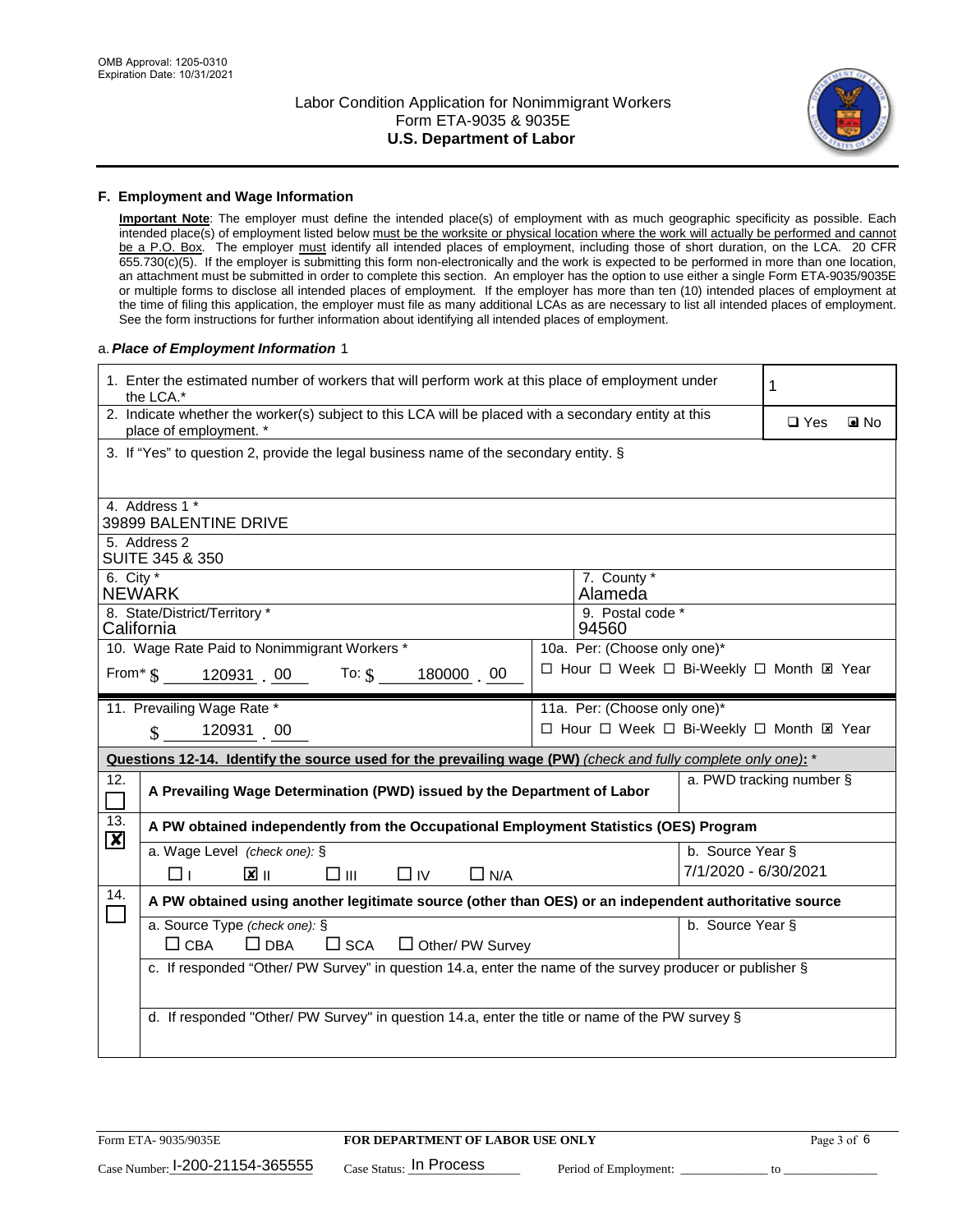

## **G. Employer Labor Condition Statements**

! *Important Note:* In order for your application to be processed, you MUST read Section G of the Form ETA-9035CP - General Instructions for the 9035 & 9035E under the heading "Employer Labor Condition Statements" and agree to all four (4) labor condition statements summarized below:

- (1) **Wages:** The employer shall pay nonimmigrant workers at least the prevailing wage or the employer's actual wage, whichever is higher, and pay for non-productive time. The employer shall offer nonimmigrant workers benefits and eligibility for benefits provided as compensation for services on the same basis as the employer offers to U.S. workers. The employer shall not make deductions to recoup a business expense(s) of the employer including attorney fees and other costs connected to the performance of H-1B, H-1B1, or E-3 program functions which are required to be performed by the employer. This includes expenses related to the preparation and filing of this LCA and related visa petition information. 20 CFR 655.731;
- (2) **Working Conditions:** The employer shall provide working conditions for nonimmigrants which will not adversely affect the working conditions of workers similarly employed. The employer's obligation regarding working conditions shall extend for the duration of the validity period of the certified LCA or the period during which the worker(s) working pursuant to this LCA is employed by the employer, whichever is longer. 20 CFR 655.732;
- (3) **Strike, Lockout, or Work Stoppage:** At the time of filing this LCA, the employer is not involved in a strike, lockout, or work stoppage in the course of a labor dispute in the occupational classification in the area(s) of intended employment. The employer will notify the Department of Labor within 3 days of the occurrence of a strike or lockout in the occupation, and in that event the LCA will not be used to support a petition filing with the U.S. Citizenship and Immigration Services (USCIS) until the DOL Employment and Training Administration (ETA) determines that the strike or lockout has ended. 20 CFR 655.733; and
- (4) **Notice:** Notice of the LCA filing was provided no more than 30 days before the filing of this LCA or will be provided on the day this LCA is filed to the bargaining representative in the occupation and area of intended employment, or if there is no bargaining representative, to workers in the occupation at the place(s) of employment either by electronic or physical posting. This notice was or will be posted for a total period of 10 days, except that if employees are provided individual direct notice by e-mail, notification need only be given once. A copy of the notice documentation will be maintained in the employer's public access file. A copy of this LCA will be provided to each nonimmigrant worker employed pursuant to the LCA. The employer shall, no later than the date the worker(s) report to work at the place(s) of employment, provide a signed copy of the certified LCA to the worker(s) working pursuant to this LCA. 20 CFR 655.734.

1. **I have read and agree to** Labor Condition Statements 1, 2, 3, and 4 above and as fully explained in Section G of the Form ETA-9035CP – General Instructions for the 9035 & 9035E and the Department's regulations at 20 CFR 655 Subpart H. \*

**O** Yes **D** No

### **H. Additional Employer Labor Condition Statements –H-1B Employers ONLY**

!**Important Note***:* In order for your H-1B application to be processed, you MUST read Section H – Subsection 1 of the Form ETA 9035CP – General Instructions for the 9035 & 9035E under the heading "Additional Employer Labor Condition Statements" and answer the questions below.

#### *a. Subsection 1*

| 1. At the time of filing this LCA, is the employer H-1B dependent? §                                                                                                                                                                                               |  |  | $\Box$ No |                    |
|--------------------------------------------------------------------------------------------------------------------------------------------------------------------------------------------------------------------------------------------------------------------|--|--|-----------|--------------------|
| 2. At the time of filing this LCA, is the employer a willful violator? $\S$                                                                                                                                                                                        |  |  | ⊠ No      |                    |
| 3. If "Yes" is marked in questions H.1 and/or H.2, you must answer "Yes" or "No" regarding<br>whether the employer will use this application ONLY to support H-1B petitions or extensions of<br>status for exempt H-1B nonimmigrant workers? §                     |  |  | $\Box$ No |                    |
| 4. If "Yes" is marked in question H.3, identify the statutory basis for the<br>$\Box$ \$60,000 or higher annual wage<br>exemption of the H-1B nonimmigrant workers associated with this<br>Master's Degree or higher in related specialty<br><b>⊠</b> Both<br>LCA. |  |  |           |                    |
| H-1B Dependent or Willful Violator Employers -Master's Degree or Higher Exemptions ONLY                                                                                                                                                                            |  |  |           |                    |
| 5. Indicate whether a completed Appendix A is attached to this LCA covering any H-1B<br>nonimmigrant worker for whom the statutory exemption will be based <b>ONLY</b> on attainment of a<br>Master's Degree or higher in related specialty. §                     |  |  | ⊡ No      | $\blacksquare$ N/A |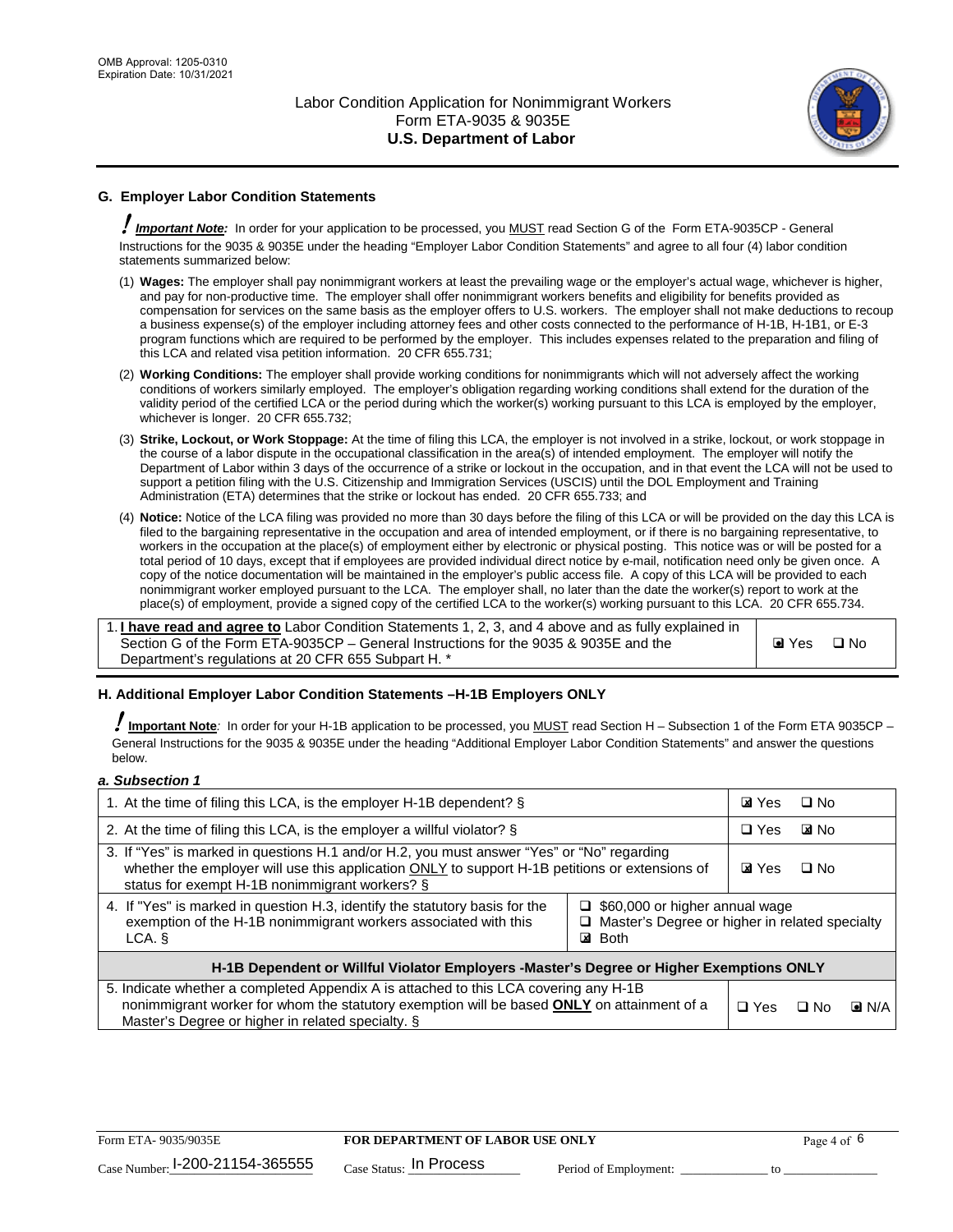

**If you marked "Yes" to questions H.a.1 (H-1B dependent) and/or H.a.2 (H-1B willful violator) and "No" to question H.a.3 (exempt H-1B nonimmigrant workers), you MUST read Section H – Subsection 2 of the Form ETA 9035CP – General Instructions for the 9035 & 9035E under the heading "Additional Employer Labor Condition Statements" and indicate your agreement to all three (3) additional statements summarized below.**

#### *b. Subsection 2*

- A. **Displacement:** An H-1B dependent or willful violator employer is prohibited from displacing a U.S. worker in its own workforce within the period beginning 90 days before and ending 90 days after the date of filing of the visa petition. 20 CFR 655.738(c);
- B. **Secondary Displacement:** An H-1B dependent or willful violator employer is prohibited from placing an H-1B nonimmigrant worker(s) with another/secondary employer where there are indicia of an employment relationship between the nonimmigrant worker(s) and that other/secondary employer (thus possibly affecting the jobs of U.S. workers employed by that other employer), unless and until the employer subject to this LCA makes the inquiries and/or receives the information set forth in 20 CFR 655.738(d)(5) concerning that other/secondary employer's displacement of similarly employed U.S. workers in its workforce within the period beginning 90 days before and ending 90 days after the date of such placement. 20 CFR 655.738(d). Even if the required inquiry of the secondary employer is made, the H-1B dependent or willful violator employer will be subject to a finding of a violation of the secondary displacement prohibition if the secondary employer, in fact, displaces any U.S. worker(s) during the applicable time period; and
- C. **Recruitment and Hiring:** Prior to filing this LCA or any petition or request for extension of status for nonimmigrant worker(s) supported by this LCA, the H-1B dependent or willful violator employer must take good faith steps to recruit U.S. workers for the job(s) using procedures that meet industry-wide standards and offer compensation that is at least as great as the required wage to be paid to the nonimmigrant worker(s) pursuant to 20 CFR 655.731(a). The employer must offer the job(s) to any U.S. worker who applies and is equally or better qualified for the job than the nonimmigrant worker. 20 CFR 655.739.

| 6. I have read and agree to Additional Employer Labor Condition Statements A, B, and C above and |       |      |
|--------------------------------------------------------------------------------------------------|-------|------|
| as fully explained in Section H – Subsections 1 and 2 of the Form ETA 9035CP – General           | □ Yes | ⊟ No |
| Instructions for the 9035 & 9035E and the Department's regulations at 20 CFR 655 Subpart H. §    |       |      |

### **I. Public Disclosure Information**

! **Important Note***:* You must select one or both of the options listed in this Section.

| 1. Public disclosure information in the United States will be kept at: * |  |
|--------------------------------------------------------------------------|--|
|                                                                          |  |

 Employer's principal place of business ✘ □ Place of employment

### **J. Notice of Obligations**

A. Upon receipt of the certified LCA, the employer must take the following actions:

- o Print and sign a hard copy of the LCA if filing electronically (20 CFR 655.730(c)(3));<br>
Maintain the original signed and certified LCA in the employer's files (20 CFR 655.7
- Maintain the original signed and certified LCA in the employer's files (20 CFR 655.705(c)(2); 20 CFR 655.730(c)(3); and 20 CFR 655.760); and
- o Make a copy of the LCA, as well as necessary supporting documentation required by the Department of Labor regulations, available for public examination in a public access file at the employer's principal place of business in the U.S. or at the place of employment within one working day after the date on which the LCA is filed with the Department of Labor (20 CFR 655.705(c)(2) and 20 CFR 655.760).
- B. The employer must develop sufficient documentation to meet its burden of proof with respect to the validity of the statements made in its LCA and the accuracy of information provided, in the event that such statement or information is challenged (20 CFR 655.705(c)(5) and 20 CFR 655.700(d)(4)(iv)).
- C. The employer must make this LCA, supporting documentation, and other records available to officials of the Department of Labor upon request during any investigation under the Immigration and Nationality Act (20 CFR 655.760 and 20 CFR Subpart I).

*I declare under penalty of perjury that I have read and reviewed this application and that to the best of my knowledge, the*  information contained therein is true and accurate. I understand that to knowingly furnish materially false information in the *preparation of this form and any supplement thereto or to aid, abet, or counsel another to do so is a federal offense punishable by fines, imprisonment, or both (18 U.S.C. 2, 1001,1546,1621).*

| 1. Last (family) name of hiring or designated official *<br>ICHHABRA | 2. First (given) name of hiring or designated official *   3. Middle initial §<br>I MANINDER |                  |  |
|----------------------------------------------------------------------|----------------------------------------------------------------------------------------------|------------------|--|
| 4. Hiring or designated official title *<br> CHIEF EXECUTIVE OFFICER |                                                                                              |                  |  |
| 5. Signature *                                                       |                                                                                              | 6. Date signed * |  |

| Form ETA-9035/9035E                         | <b>FOR DEPARTMENT OF LABOR USE ONLY</b> |                       |  |
|---------------------------------------------|-----------------------------------------|-----------------------|--|
| $_{\text{Case Number:}}$ I-200-21154-365555 | $_{\text{Case Status:}}$ In Process     | Period of Employment: |  |